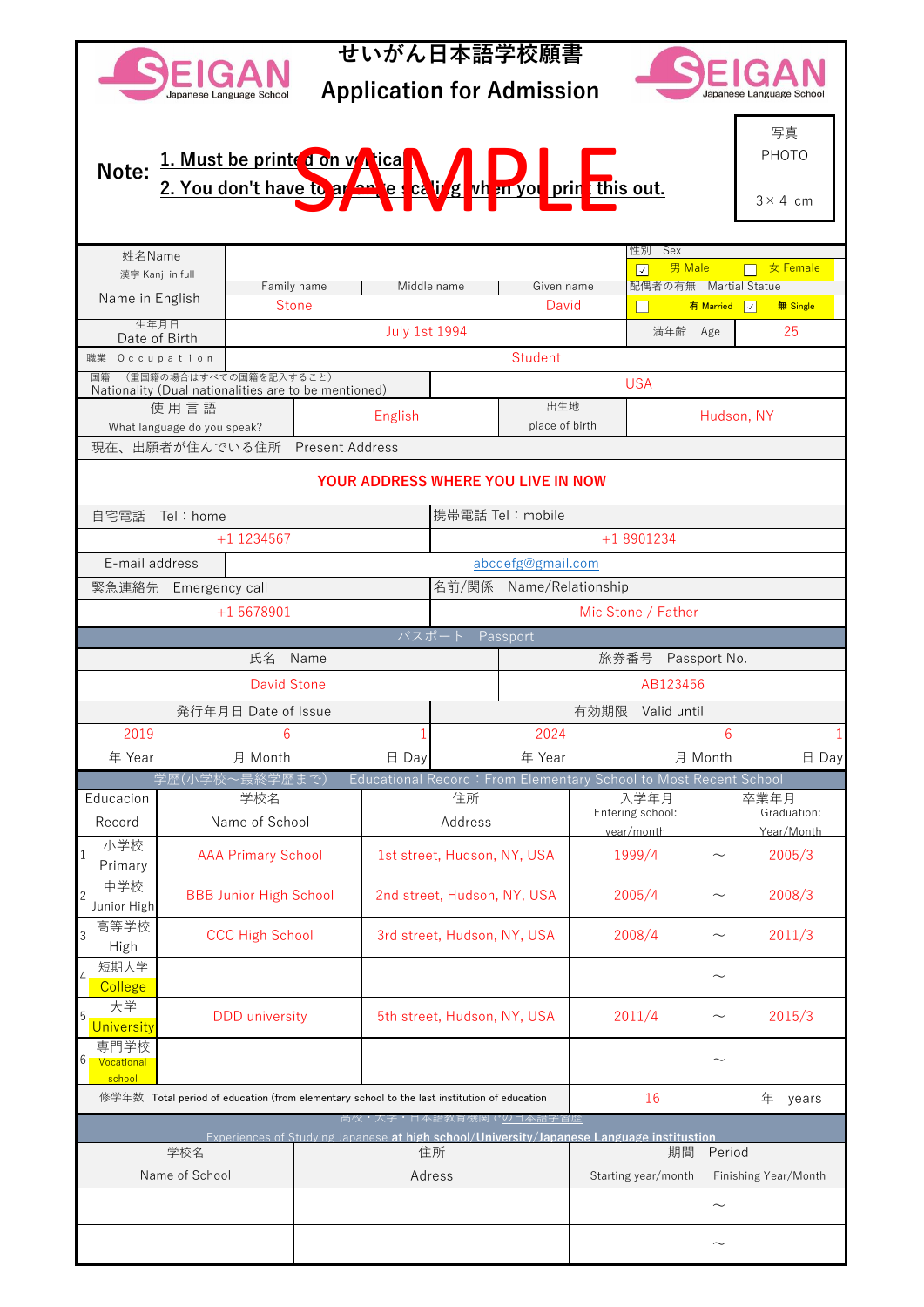|                                                                           |                                          |                                         |                         |                                |                           |                                                    |                                                                                                | 上記以外での日本語学習歴 Experiences of Studying Japanese at <b><u>besides abovementioned educational institutions</u></b> |  |  |
|---------------------------------------------------------------------------|------------------------------------------|-----------------------------------------|-------------------------|--------------------------------|---------------------------|----------------------------------------------------|------------------------------------------------------------------------------------------------|----------------------------------------------------------------------------------------------------------------|--|--|
| 自<br>習<br>期間<br>Period<br>出願までの総日本語勉強時間                                   |                                          |                                         |                         |                                |                           |                                                    |                                                                                                |                                                                                                                |  |  |
| Study by your self?                                                       | Starting year/month Finishing Year/Month |                                         |                         |                                |                           | study hour(total) until you apply for this school. |                                                                                                |                                                                                                                |  |  |
| $\boxed{\sqrt{\frac{1}{3}} \text{Yes}}$ $\boxed{\phantom{1} \text{# No}}$ | 2018/10                                  |                                         |                         | 2020/3<br>$\sim$               |                           |                                                    | 900                                                                                            | 時間                                                                                                             |  |  |
|                                                                           |                                          | の受験歴 Have you ever the following exams? |                         |                                |                           | hours                                              |                                                                                                |                                                                                                                |  |  |
| 試験名<br>受験歴                                                                |                                          | *検定試験【日本語】                              |                         | 受験年                            | 受験した級                     | 結果                                                 |                                                                                                | 得点                                                                                                             |  |  |
| Name of test                                                              | Yes or No                                |                                         |                         | When                           | Which level               |                                                    | Result                                                                                         | Score                                                                                                          |  |  |
| 日本語能力検定試験                                                                 | ☑                                        | 有<br><b>YES</b>                         | 2019                    | 10                             | N <sub>5</sub>            | 合格                                                 | 不合格<br>$\bullet$                                                                               | 80                                                                                                             |  |  |
| <b>JLPT</b>                                                               | $\Box$                                   | 無<br>No                                 | 年 Year                  | 月 Month                        | 級 level                   | $\sqrt{\phantom{a}}$ Pass                          | $\Box$ Fall                                                                                    | 点 Score                                                                                                        |  |  |
| 日本語NAT TEST                                                               | ×.                                       | 有<br><b>YES</b>                         |                         |                                |                           | 合格                                                 | 不合格                                                                                            |                                                                                                                |  |  |
| <b>NAT TEST</b>                                                           | ☑                                        | 無<br>No                                 | 年 Year                  | 月 Month                        | 級 level                   | $\neg$ Pass                                        | $\Box$ Fall                                                                                    | 点 Score                                                                                                        |  |  |
| その他/Other                                                                 | $\mathcal{L}_{\mathcal{A}}$              | 有<br><b>YES</b>                         |                         |                                |                           | 合格                                                 | 不合格<br>$\bullet$ .                                                                             |                                                                                                                |  |  |
| Name of test:                                                             | $\boxed{\triangledown}$                  | 無<br>No                                 | 年 Year                  | 月 Month                        | 級 level                   | Pass                                               | $\Box$ Fall                                                                                    | 点 Score                                                                                                        |  |  |
|                                                                           |                                          |                                         | 職歴                      | Occupational experiences       |                           |                                                    |                                                                                                |                                                                                                                |  |  |
|                                                                           | 勤務先                                      |                                         |                         | 職種                             |                           | 期間<br>Period<br>Resigning Year/Month               |                                                                                                |                                                                                                                |  |  |
|                                                                           | Name of Company                          |                                         |                         | Type of Work                   |                           | Starting year/month                                |                                                                                                |                                                                                                                |  |  |
| 有 Yes                                                                     |                                          |                                         |                         |                                |                           | $\sim$                                             |                                                                                                |                                                                                                                |  |  |
|                                                                           |                                          |                                         |                         |                                |                           |                                                    |                                                                                                | $\sim$                                                                                                         |  |  |
| $\boxed{\triangledown}$                                                   |                                          |                                         |                         |                                |                           |                                                    |                                                                                                |                                                                                                                |  |  |
| 無 No                                                                      |                                          |                                         |                         |                                |                           | $\sim$                                             |                                                                                                |                                                                                                                |  |  |
|                                                                           |                                          |                                         |                         | Family<br>家族                   |                           |                                                    |                                                                                                |                                                                                                                |  |  |
| 氏名<br>生年月日<br>続柄                                                          |                                          |                                         |                         |                                |                           | 住所                                                 |                                                                                                |                                                                                                                |  |  |
| Name                                                                      | Date of Birth<br>Relation                |                                         |                         | 職業                             |                           | Address                                            |                                                                                                |                                                                                                                |  |  |
|                                                                           |                                          |                                         |                         | Occupation                     |                           |                                                    |                                                                                                |                                                                                                                |  |  |
| Mic Stone                                                                 | Father                                   | 1960/10/1                               |                         | sales maneger                  |                           | 7th street, Hudson, NY, USA                        |                                                                                                |                                                                                                                |  |  |
|                                                                           |                                          |                                         |                         |                                |                           |                                                    |                                                                                                |                                                                                                                |  |  |
| <b>Sarah Stone</b>                                                        | Mother                                   | 1960/9/1                                |                         | nurse                          |                           | $\boldsymbol{J}\boldsymbol{J}$                     |                                                                                                |                                                                                                                |  |  |
|                                                                           |                                          |                                         |                         |                                |                           |                                                    |                                                                                                |                                                                                                                |  |  |
| <b>Jacob Stone</b><br><b>Brother</b>                                      |                                          | 1992/8/1                                |                         | businuss                       |                           | $\boldsymbol{J}\boldsymbol{J}$                     |                                                                                                |                                                                                                                |  |  |
|                                                                           |                                          |                                         |                         |                                |                           |                                                    |                                                                                                |                                                                                                                |  |  |
| Naomi Stone<br><b>Sister</b>                                              |                                          | 1993/5/1                                |                         | teacher                        |                           | $J\hspace{-.2cm}J$                                 |                                                                                                |                                                                                                                |  |  |
|                                                                           |                                          |                                         |                         |                                |                           |                                                    |                                                                                                |                                                                                                                |  |  |
|                                                                           |                                          |                                         |                         |                                |                           |                                                    |                                                                                                |                                                                                                                |  |  |
|                                                                           |                                          |                                         |                         |                                |                           |                                                    |                                                                                                |                                                                                                                |  |  |
|                                                                           |                                          |                                         |                         |                                |                           |                                                    |                                                                                                |                                                                                                                |  |  |
|                                                                           |                                          |                                         |                         | 在日家族(父・母・配偶者・子・兄弟姉妹 等)及び同居人    |                           |                                                    |                                                                                                |                                                                                                                |  |  |
|                                                                           |                                          |                                         |                         |                                |                           |                                                    | Family in Japan (Father, Mother, Spouse, Child, Brother and Sister, or others) or Co-residents |                                                                                                                |  |  |
| 氏名                                                                        |                                          | 生年月日                                    |                         | 同居予定                           |                           | 勤務先・通学先                                            | 在留カード番号                                                                                        |                                                                                                                |  |  |
| 続柄<br>Name<br>Relation                                                    |                                          | Date of Birth                           |                         | Residing with                  |                           |                                                    | Place of                                                                                       | Alian resistration                                                                                             |  |  |
|                                                                           |                                          |                                         |                         | Applicant or Not               |                           |                                                    | Employment/School                                                                              | certificate number                                                                                             |  |  |
|                                                                           |                                          |                                         |                         |                                |                           |                                                    |                                                                                                |                                                                                                                |  |  |
|                                                                           |                                          |                                         |                         |                                |                           |                                                    |                                                                                                |                                                                                                                |  |  |
|                                                                           |                                          |                                         |                         |                                |                           |                                                    |                                                                                                |                                                                                                                |  |  |
|                                                                           |                                          |                                         |                         |                                |                           |                                                    |                                                                                                |                                                                                                                |  |  |
|                                                                           |                                          |                                         |                         |                                |                           |                                                    | 過去の出入国歴 Past entry into / departure from Japan (※write whole entry / departure)                |                                                                                                                |  |  |
| 入国日年月日 Date of Entry                                                      |                                          |                                         | 出国年月日 Date of Departure |                                | 在留資格Visa Statue           |                                                    |                                                                                                | 入国目的 Purpose of Stay                                                                                           |  |  |
|                                                                           |                                          |                                         |                         |                                |                           |                                                    |                                                                                                |                                                                                                                |  |  |
|                                                                           |                                          |                                         |                         |                                |                           |                                                    |                                                                                                |                                                                                                                |  |  |
|                                                                           |                                          |                                         |                         |                                |                           |                                                    |                                                                                                |                                                                                                                |  |  |
|                                                                           |                                          |                                         |                         |                                |                           |                                                    |                                                                                                |                                                                                                                |  |  |
|                                                                           |                                          |                                         |                         |                                |                           |                                                    |                                                                                                |                                                                                                                |  |  |
|                                                                           |                                          |                                         |                         |                                |                           |                                                    |                                                                                                |                                                                                                                |  |  |
|                                                                           |                                          |                                         |                         |                                |                           |                                                    |                                                                                                |                                                                                                                |  |  |
|                                                                           | 入学希望コース                                  |                                         |                         |                                |                           |                                                    | Course you want to enroll Studying at Seigan Japanese Language School(SJLS)                    |                                                                                                                |  |  |
|                                                                           |                                          |                                         |                         |                                |                           |                                                    |                                                                                                |                                                                                                                |  |  |
| 入学時期<br>Admission period                                                  | 4月 April                                 |                                         |                         | 10月<br>October<br>$\mathsf{L}$ |                           |                                                    |                                                                                                |                                                                                                                |  |  |
| 学習期間                                                                      |                                          |                                         |                         |                                |                           |                                                    | $\Box$                                                                                         | 2年 two years                                                                                                   |  |  |
| Length of Study at SJLS                                                   |                                          | □ 1年 a year<br>$\Box$                   |                         |                                | 1年6ヵ月 one year and a half |                                                    |                                                                                                |                                                                                                                |  |  |